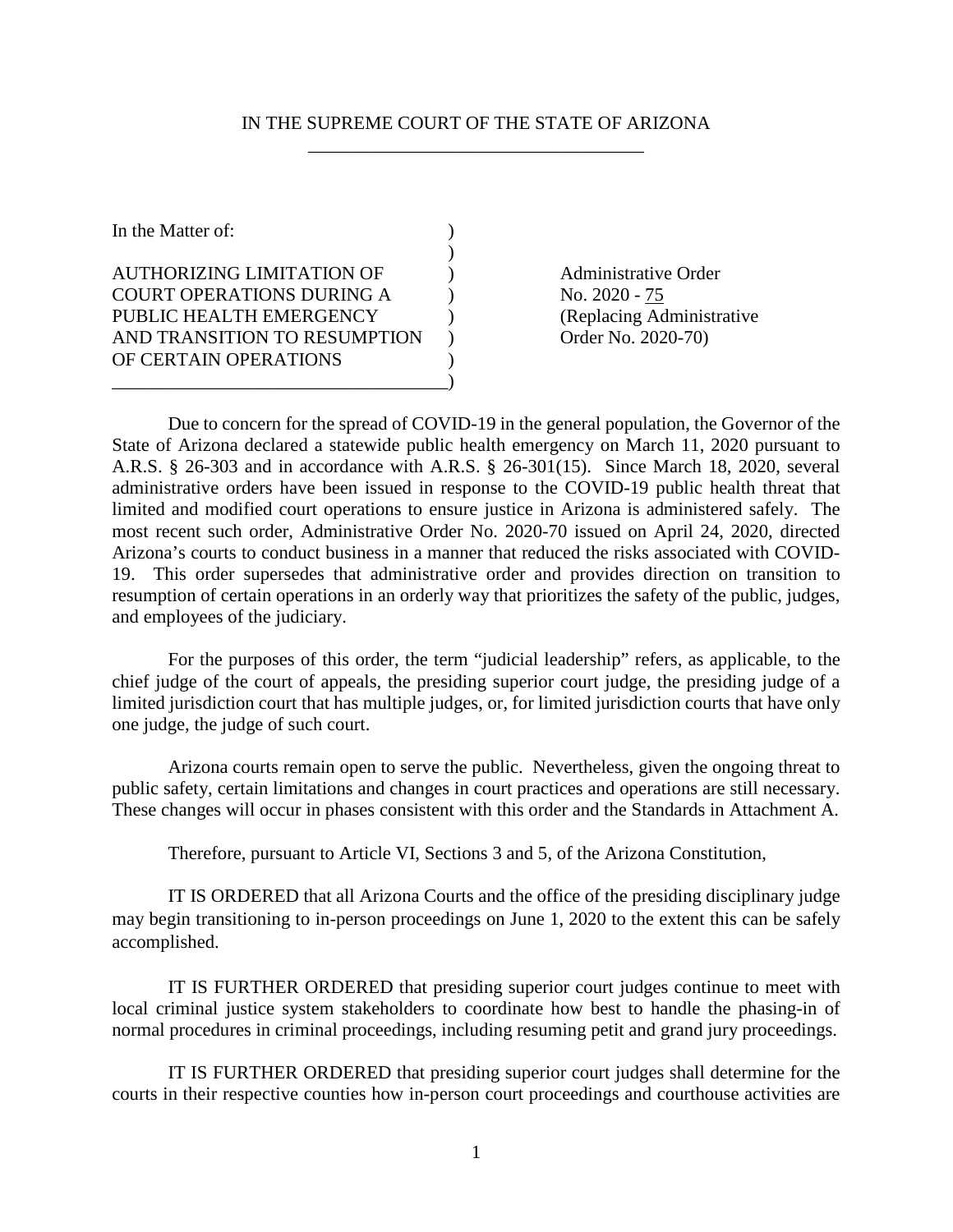to be phased-in and conducted, consistent with this order, in a manner that protects the health and safety of all participants. The chief judge of each court of appeals division shall determine how in-person court proceedings are to be phased-in and conducted.

### IT IS FURTHER ORDERED that:

## **I. TO PROTECT COURTHOUSE SAFETY:**

- 1. The presiding superior court judge of each county and the chief judge of each division of the court of appeals is authorized to adopt or suspend any local rule or order needed to address the current public health emergency in cooperation with public health officials and to take any reasonable action that circumstances require to enable necessary operations of the Court of Appeals (COA) and the superior, justice and municipal courts in each COA division or county.
- 2. Until Arizona enters Phase II and except where the size of the staff or other constraints will not allow, judicial leadership shall implement a staffing plan, which may include dividing personnel into two or more teams or using other methods to prevent all or a substantial portion of court personnel from becoming infected or requiring quarantine at the same time due to work-related contact. The presiding judge may exempt personnel who perform critical court functions from this provision if there is no practical alternative.
- 3. Courts should modify operations to limit the number of transportation events to necessary in-court hearings for individuals in custody or receiving services pursuant to court order, including combining hearings subject to maximum gathering size required by this order, and to minimize mixing of populations to eliminate avoidable quarantines when such individuals are returned to custody following court hearings.
- 4. Rule 10.2, Rules of Criminal Procedure; Rule 42.1, Rules of Civil Procedure; Rule 2(B), Rules of Procedure for Juvenile Court; Rule 6, Rules of Family Law Procedure; and Rule 133(d), Justice Court Rules of Civil Procedure, all of which provide litigants with a change of judge as a matter of right, are suspended until December 31, 2020 to reduce the risk of virus exposure inherent in out-of-county judges' travel, and to ensure adequate judicial resources for backlog reduction.
- 5. Judicial leadership shall adopt practices following the gathering size and social distancing standards in Attachment A, considering the size of the courtrooms and other spaces where people gather in and around the courthouse. A court should not schedule in-person multiple, simultaneous proceedings that are inconsistent with these standards. Until Phase II, in extraordinary circumstances and with appropriate precautions, judicial leadership may authorize a maximum of 30 persons to gather in one location provided social distancing measures are taken. The intent of this requirement is to discourage scheduling of multiple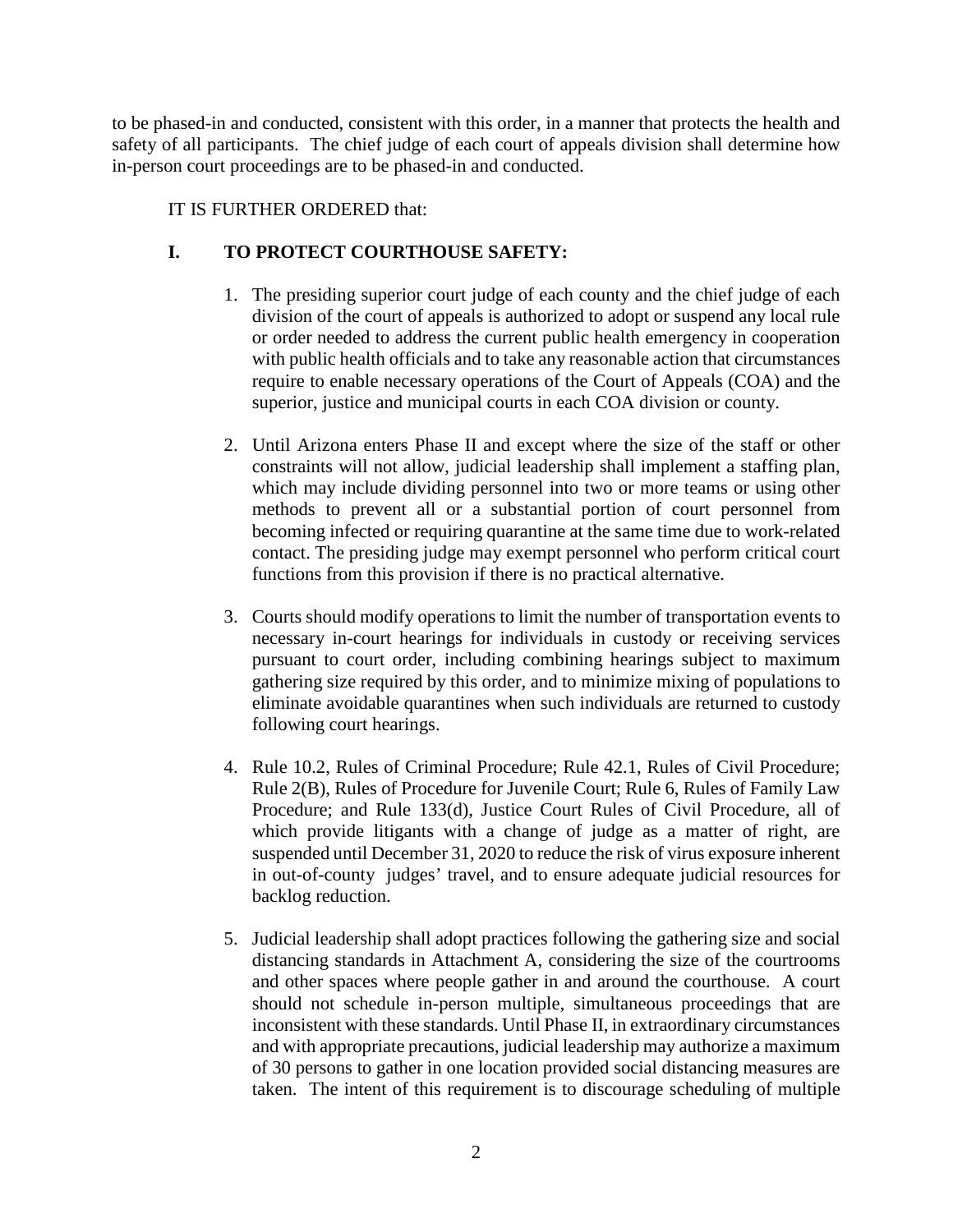court hearings at a single date and time. Courts should coordinate with law enforcement to require staggered citation appearance times.

- 6. Judicial leadership must require all participants in court proceedings, including attorneys, parties, victims, witnesses, jurors, court personnel, and other necessary persons, to notify the court prior to appearing at the courthouse, of any COVID-19 diagnosis, symptoms, or exposure notification by public health authorities and to make alternative arrangements to participate.
- 7. Until Phase III, judicial leadership should limit any required in-person proceedings to attorneys, parties, victims, witnesses, jurors, court personnel, and other necessary persons, where necessary to maintain the recommended social distancing within the courthouse, including each courtroom, and the judge in each proceeding is authorized to make reasonable orders to ensure the health and safety of hearing participants consistent with the parties' right to due process of law.
- 8. Judges shall liberally grant continuances and make accommodations, if necessary and possible, for attorneys, parties, victims, witnesses, jurors, and others with business before the courts who are at a high risk of illness from COVID-19 or who report any COVID-19 diagnosis, symptoms, or exposure notification by public health authorities.
- 9. The Administrative Office of the Courts shall provide judicial leadership with a health screening protocol used to detect COVID-19-related symptoms consistent with recommendations by public health officials to prevent the spread of the virus. Through Phase I, judicial leadership should implement the COVID-19 screening protocol for court and judicial personnel. Not later than June 1, 2020, court staff and judicial officers shall wear their own or courtprovided masks, face coverings, or face shields when having any in-person contact with other personnel or the public, or as allowed by section I(11).
- 10. The Administrative Office of the Courts shall provide judicial leadership with a health screening protocol used to detect COVID-19-related symptoms consistent with recommendations by public health officials to prevent the spread of the virus. Through Phase I, judicial leadership should implement the COVID-19 screening protocol for the public. Through Phase I, and where courthouse entrance security screening is available, the COVID-19 screening protocol may require body temperature screening for the public. Judicial leadership shall require court participants and visitors to wear their own or a court-provided mask or other face-covering in the courthouse beginning not later than June 1, 2020. Courts shall exclude persons from the courthouse who refuse to cooperate with or who do not pass established screening protocols or refuse to wear a mask or face covering. Judicial leadership shall post these requirements at entrances and on their public website.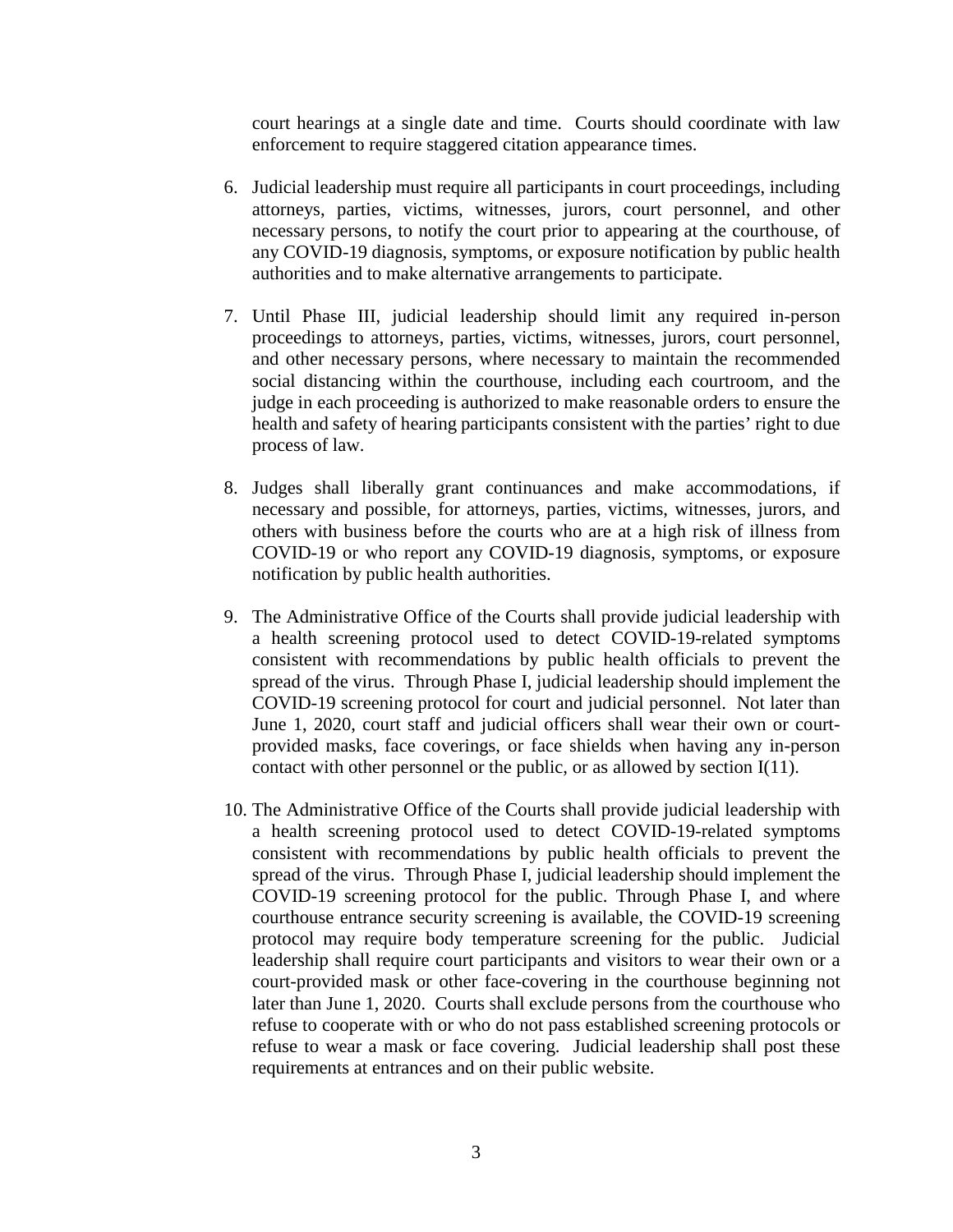- 11. During in-courtroom proceedings, the judge may authorize removal of masks or face coverings for purposes of witness testimony, defendant identification, making an appropriate record, or other reasons as deemed necessary by the judge provided that appropriate social distancing or other protective measures are followed.
- 12. Judicial leadership should establish and implement social distancing and sanitation measures established by the [United States Department of Labor](https://www.osha.gov/Publications/OSHA3990.pdf) and the [CDC.](https://www.cdc.gov/coronavirus/2019-ncov/prevent-getting-sick/cleaning-disinfection.html?CDC_AA_refVal=https%3A%2F%2Fwww.cdc.gov%2Fcoronavirus%2F2019-ncov%2Fprepare%2Fcleaning-disinfection.html)

#### **II. TO USE TECHNOLOGY TO MINIMIZE IN-PERSON PROCEEDINGS:**

- 1. Proceedings in all Arizona appellate, superior, justice, juvenile, and municipal courts and before the presiding disciplinary judge may be held by teleconferencing or video conferencing, consistent with core constitutional rights.
- 2. During Phases I and II, judicial leadership should limit in-person contact as much as possible by using available technologies, including alternative means of filing, teleconferencing, video conferencing, and use of email and text messages to reasonably ensure the health and safety of all participants.
- 3. Judges may hold ex parte and contested hearings on orders of protection electronically.
- 4. Judicial leadership may authorize the use of available online dispute resolution (ODR) platforms to resolve cases.
- 5. Judicial leadership may authorize the use of electronic, digital, or other means regularly used in court proceedings to create a verbatim record, except in grand jury proceedings.
- 6. When the public is limited from attending in-person proceedings, beginning July 1, 2020, to the extent logistically possible, the presiding judge of the superior court shall provide public access by video or audio to civil and criminal court proceedings typically open to the public to maximize the public's ability to observe court proceedings. The presiding judge or single judge of a limited jurisdiction court should make video and audio proceedings, excluding small claims cases, available to the public to the greatest extent possible. The presiding judge of the superior court should also list the availability of video and audio proceedings on the AZCourt site.
- 7. The 100-mile distance requirement for a limited jurisdiction court to accept a telephonic plea under Rule 17.1 (f) of the Rules of Criminal Procedure is suspended through December 31, 2020.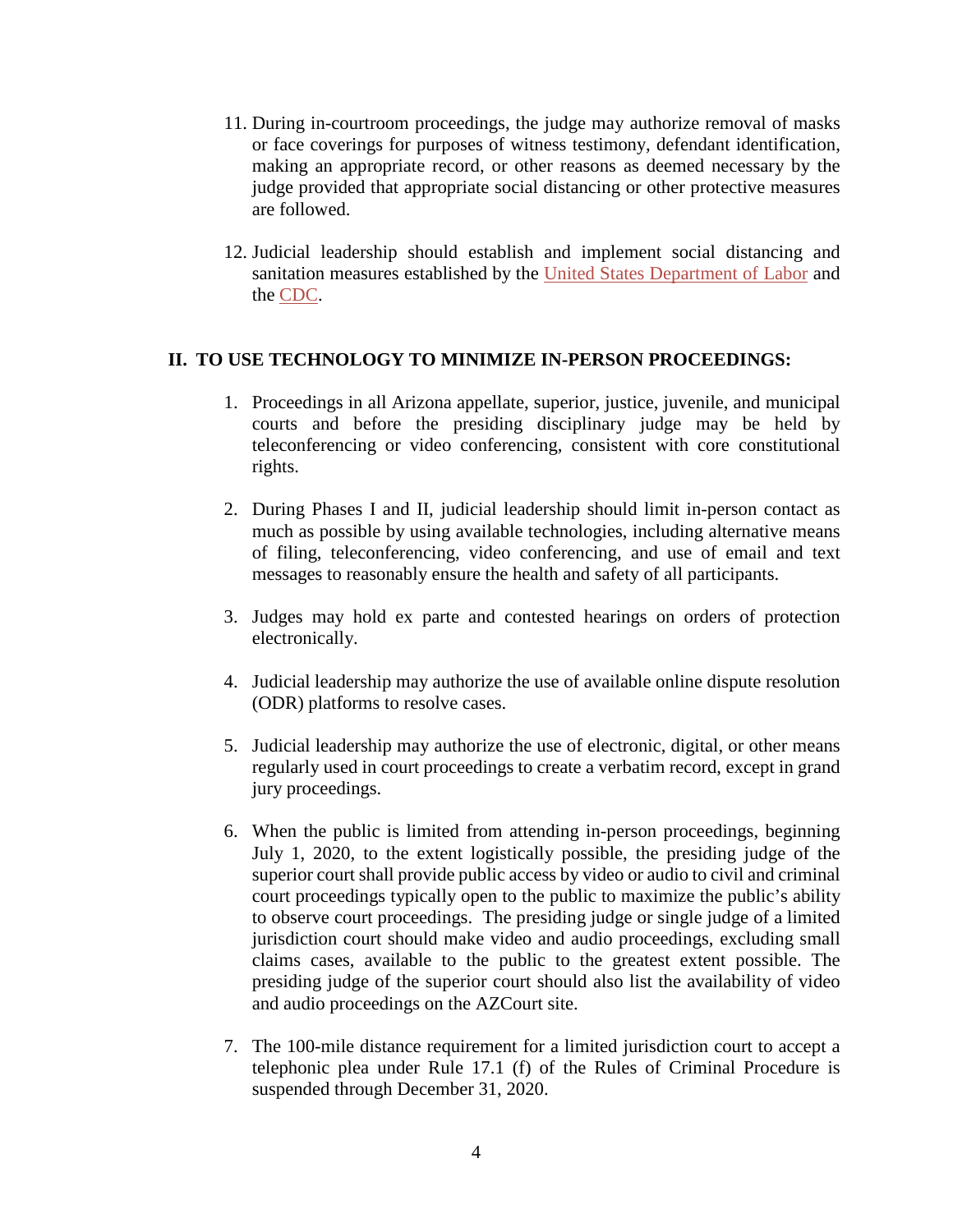- 8. Clerks may attend court proceedings by teleconferencing or video conferencing to comply with A.R.S.  $\S$  12-283(A)(1).
- 9. Title 36 Chapter 5, A.R.S. matters are confidential and not open to persons other than the parties, witnesses, and their respective counsel. When these proceedings are not conducted in-person, judicial leadership must use technology in a manner that protects the patient's rights to privacy and confidentiality.
- 10. The judge in each proceeding conducted using video-conferencing may limit and permit recording as appropriate to apply the policies provided in Rule 122, Rules of the Supreme Court, to those proceedings.

#### **III. TO APPROPRIATELY PRIORITIZE CASE PROCESSING:**

- 1. Constitutional and statutory priorities for cases continue to apply unless otherwise waived.
- 2. For cases where the right to a jury trial has not been waived, but where limits on courthouse facilities or judicial or court personnel capacity require prioritization and recognizing that constitutional and statutory preferences govern for specific issues raised in a specific case, cases shall be scheduled in the following order of priority:
	- (a) Criminal felony and misdemeanor cases, where the defendant is in custody;
	- (b) Sexually violent person trials;
	- (c) Criminal felony cases, where the defendant is not in custody;
	- (d) Criminal misdemeanor cases, where the defendant is not in custody; and
	- (e) Civil and any other jury trial cases.
- 3. Where limits on courthouse facilities or judicial, or court personnel capacity require prioritization and recognizing that constitutional and statutory preferences govern for specific issues raised in a specific case, cases shall be scheduled in the following order of priority:
	- (a) Juvenile;
	- (b) Criminal;
	- (c) Mental Health;
	- (d) Family (involving minor children);
	- (e) Family (not involving minor children);
	- (f) Probate (involving protected persons);
	- (g) Civil;
	- (h) General Probate; and
	- (i) Tax and Administrative cases.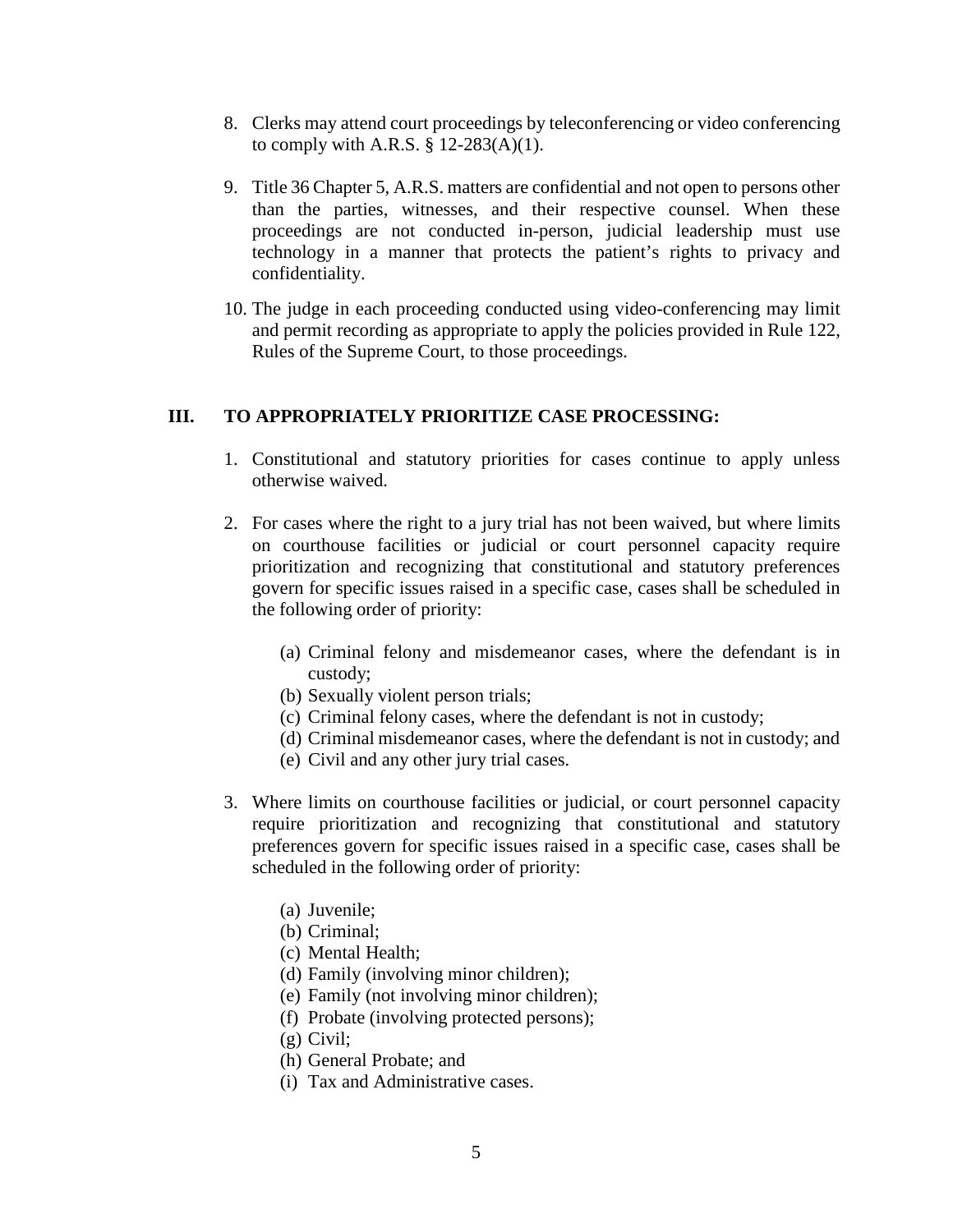4. Where backlogs exist, judicial leadership should expand case disposition capacity, including calling back retired judges, using judges pro tempore and temporarily reassigning judges from other assignments.

## **IV. TO SAFELY PROVIDE FOR JURY TRIALS AND GRAND JURIES:**

- 1. Trials of cases to a jury may resume when Arizona enters Phase I, but not prior to June 15, 2020.
- 2. The presiding judge of the superior court in each county should determine when jury trials can safely begin, taking into consideration the physical space of individual courthouses and courtrooms. Judicial leadership shall employ appropriate social distancing and other measures necessary for the protection of jurors and the general public and shall post on court websites a schedule and information describing the protective measures taken.
- 3. Until December 31, 2020, to reduce the number of citizens summoned to jury duty, procedural rules (including Rule 18.4(c), Rules of Criminal Procedure; Rule 47(e), Rules of Civil Procedure; and Rule 134(a)(1), Justice Court Rules of Civil Procedure) are modified to afford litigants only two peremptory strikes for potential jurors per side in all civil and felony cases tried in the superior court, and one peremptory strike per side in all misdemeanor cases, and all civil cases tried in limited jurisdiction courts. This provision does not apply to capital murder cases.
- 4. To accommodate social distancing standards, courts may stagger times for prospective jurors to report for jury duty, direct them to individual courtrooms rather than jury assembly rooms, and conduct voir dire remotely or in multiple groups. At the direction of the presiding judge, prospective jurors may be summoned to non-courthouse facilities that can accommodate larger numbers of individuals.
- 5. Judicial leadership may authorize the use of technology to facilitate alternatives to in-person appearance for selecting grand and petit jurors and for conducting grand jury proceedings, and with the permission of the presiding superior court judge, for jury trials.
- 6. As required by A.R.S. § 21-202(b)(2), jury commissioners must temporarily excuse prospective jurors whose jury service would substantially and materially affect the public welfare in an adverse manner, including but not limited to those who report a COVID-19 diagnosis, symptoms, or notification by a public health official of exposure to COVID-19 and may temporarily excuse potential jurors who are highly vulnerable to COVID-19.
- 7. The presiding judge of the superior court in coordination with the county attorney in each county may determine when grand juries can be resumed in a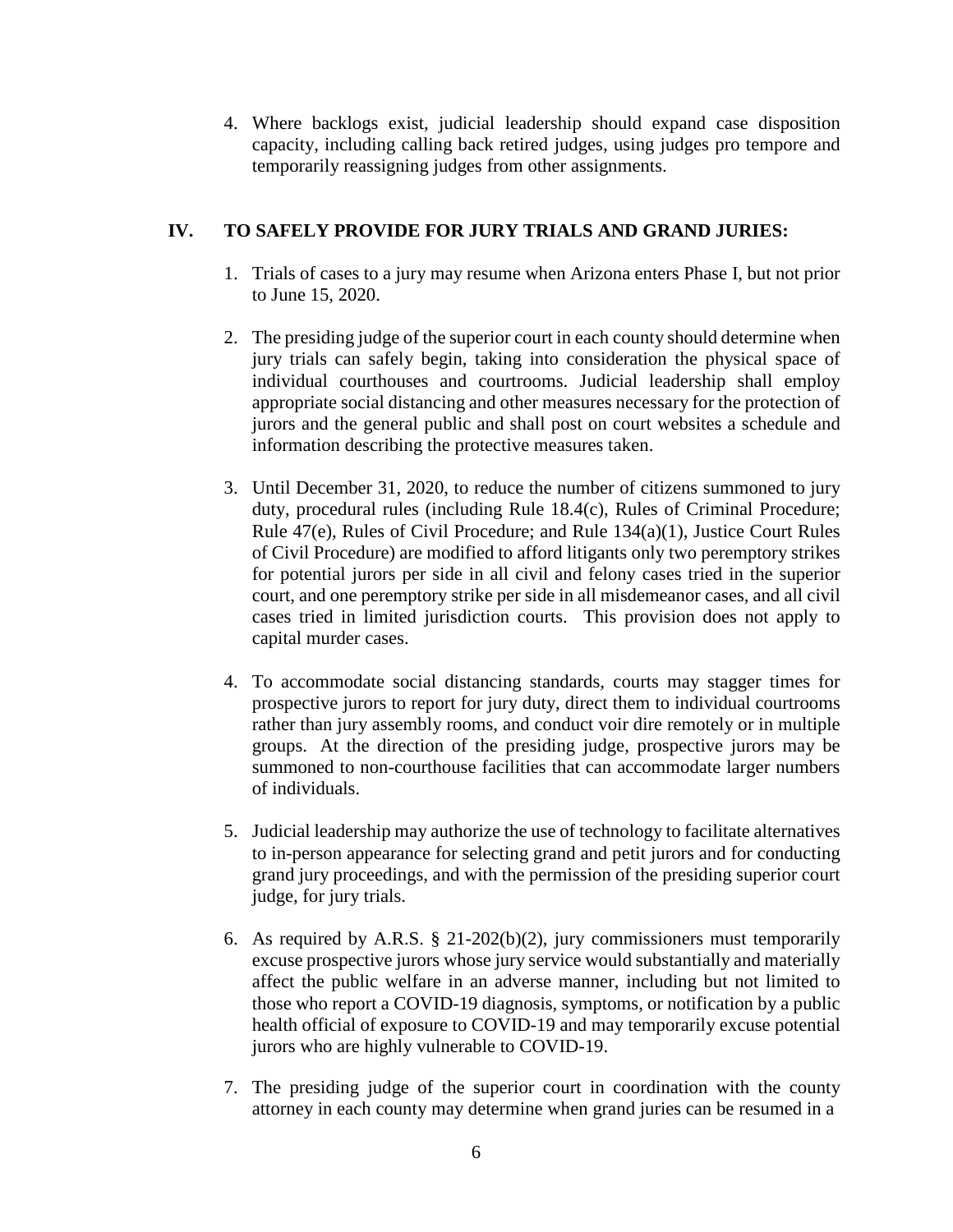safe manner with proper social distancing. Grand jury selection may be conducted in-person by staggering the appearance of prospective jurors or by electronically screening them. The presiding judge may authorize grand jury proceedings to be held by video-conferencing.

### **V. TO CALCULATE TIME CONSIDERING THE EMERGENCY:**

- 1. The period of March 18, 2020 through August 1, 2020 is excluded from calculation of time under rule provisions and statutory procedures that require court proceedings to be held within a specific period of time, including Rule 8, Rules of Criminal Procedure; Rules 17, 25, 79 and 100, Rules of Procedure for the Juvenile Court; Rules 2, 3, and 15, Rules of Procedure in Eviction Actions; and Rule 38.1(d)(2), Rules of Civil Procedure. A judge, pursuant to Rule 8, may extend this exclusion of time in criminal cases, for good cause including, but not limited to COVID-19 illness, quarantine and travel restrictions.
- 2. The time for conducting preliminary hearings for in-custody defendants under Rule 5.1(a) and (d) and probation revocation arraignments under Rule 27.8 (a)(1), Rules of Criminal Procedure is extended to twenty (20) days from an initial appearance that occurs through July 3, 2020.
- 3. Until August 1, 2020, notwithstanding Rule 6 (b)(2), Rules of Civil Procedure, in an individual case, the court may extend the time to act under Rules 50(b),  $52(b)$ ,  $59(b)(1)$ , (c), and (d), and  $60(c)$  as those rules allow, or alternatively, may extend the time to act under those rules for 30 days upon a showing of good cause.
- 4. The following are not excluded from calculations of time:
	- (a) For persons held in-custody: initial appearances, arraignments, preliminary hearings, in-custody probation violation, and conditions of release;
	- (b) Domestic violence protective proceedings;
	- (c) Child protection temporary custody proceedings;
	- (d) Civil commitment hearings and reviews;
	- (e) Emergency protection of elderly or vulnerable persons proceedings;
	- (f) Habeas corpus proceedings;
	- (g) COVID-19 public health emergency proceedings;
	- (h) Juvenile detention hearings;
	- (i) Election cases; and
	- (j) Any other proceeding that is necessary to determine whether to grant emergency relief.
- 5. For the period of March 18, 2020 through August 1, 2020, if a judge is unable to rule on a pending matter due to the judge's illness or is otherwise unable to work, the judge is deemed to be physically disabled, and the period of time the judge is ill or unable to work is excluded from the calculation of the 60 days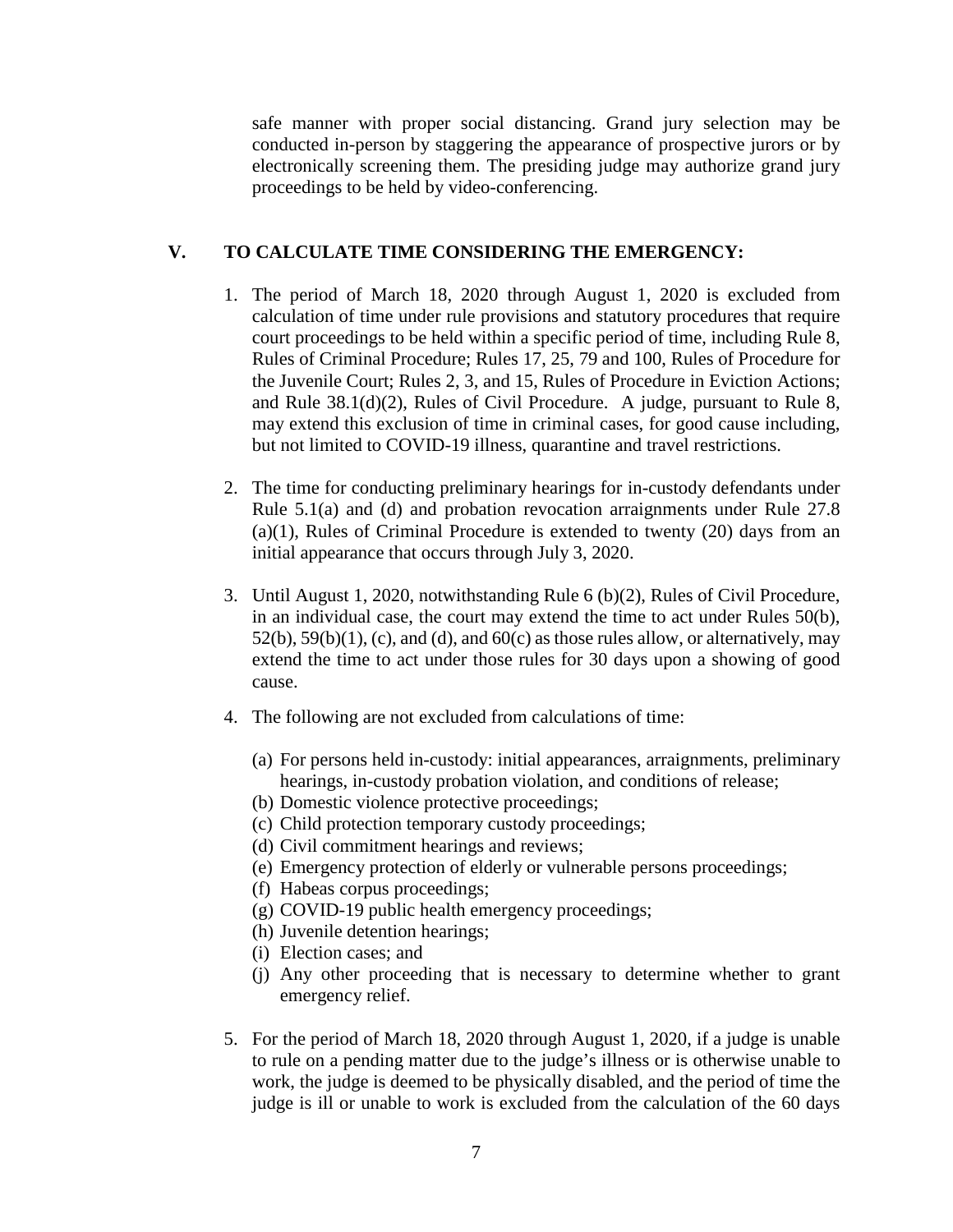from the date of submission in which a matter must be determined under A.R.S. § 12-128.01 or § 11-424.02.

#### **VI. IN GENERAL:**

- 1. Court offices shall remain accessible to the public by telephone and email during their regular business hours to the greatest extent possible, including using drop boxes for documents that cannot be e-filed if it becomes necessary to close court offices to the public.
- 2. During this period of reduced operations, courts and court clerks shall make reasonable efforts to provide alternative methods of accessing court records.
- 3. Probation officers are authorized to use social distancing and technology of all types to supervise those on criminal and juvenile probation, including, where appropriate, for contacts with such individuals.
- 4. Clerks of the court shall continue to issue marriage licenses and may do so remotely if the available technology allows licenses to be properly issued.
- 5. A judge may perform a marriage ceremony at the courthouse with no more than 10 persons present with proper social distancing and may perform a marriage ceremony in the electronic presence of the couple and witnesses at the parties' request.
- 6. The Administrative Office of the Courts may use technology to ensure social distancing for its operations, including the Court Appointed Special Advocate program, the Foster Care Review Boards program, and the Certification and Licensing programs under Part 7, Chapter 2, of the Arizona Code of Judicial Administration.
- 7. Limited jurisdiction judicial leadership may issue orders as necessary to implement the provisions of this order and take actions consistent with this order and orders issued by their presiding superior court judge.
- 8. Judicial leadership must notify court customers, the public, and the Administrative Director of all administrative orders issued under the authorization provided by this order using the most effective means available.
- 9. Judicial leadership must provide information regarding court access and operations in both English and Spanish.
- 10. The presiding superior court judge of a county and judges and staff in leadership in the limited jurisdiction courts in the county shall periodically meet to coordinate county-wide court activities impacted by the current COVID-19 crisis. Attendance at such properly scheduled meetings is mandatory unless excused by the county presiding judge.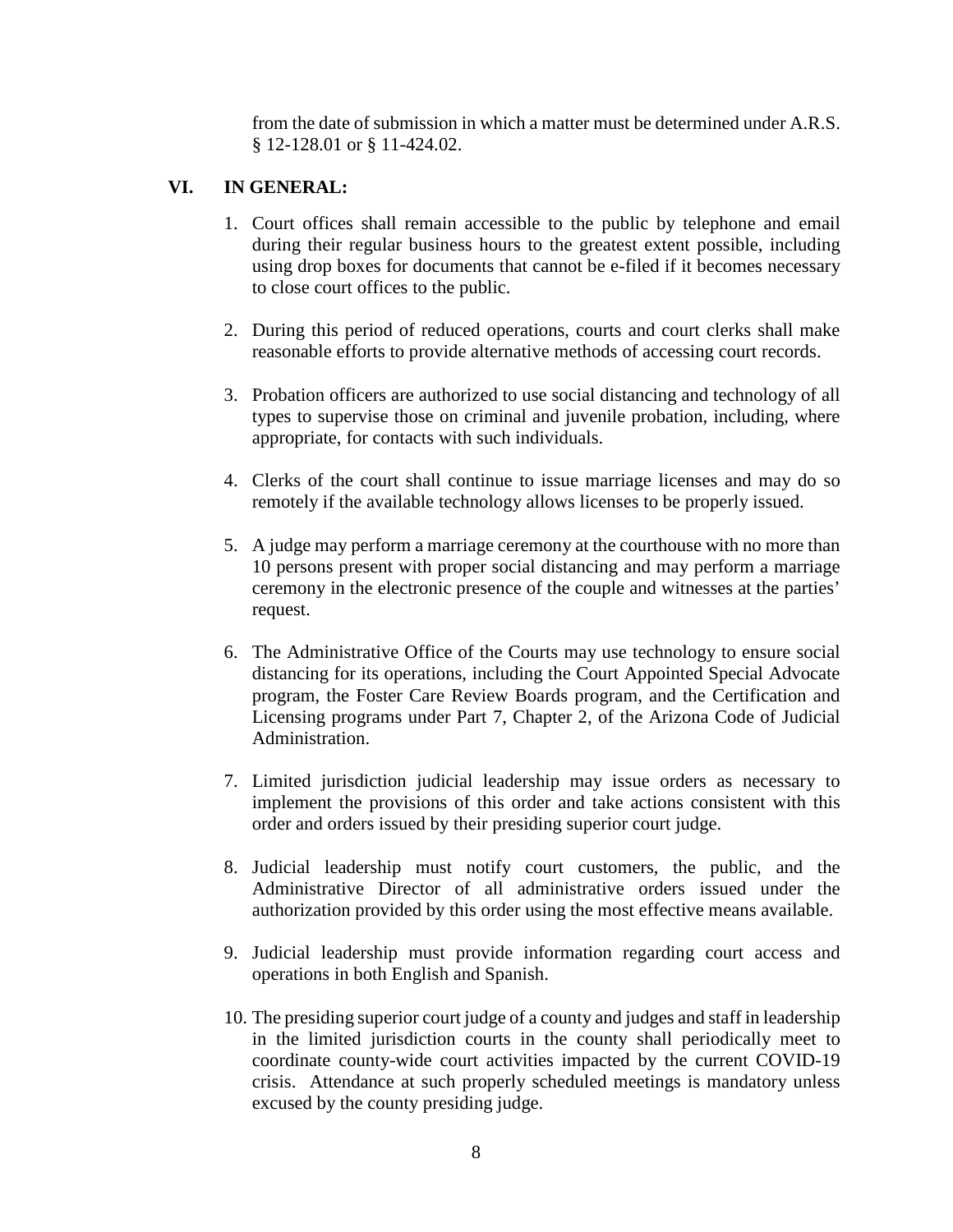Dated this 8th day of May, 2020.

FOR THE COURT:

ROBERT BRUTINEL Chief Justice

\_\_\_\_\_\_\_\_\_\_\_\_\_\_\_\_\_\_\_\_\_\_\_\_\_\_\_\_\_\_\_\_\_\_\_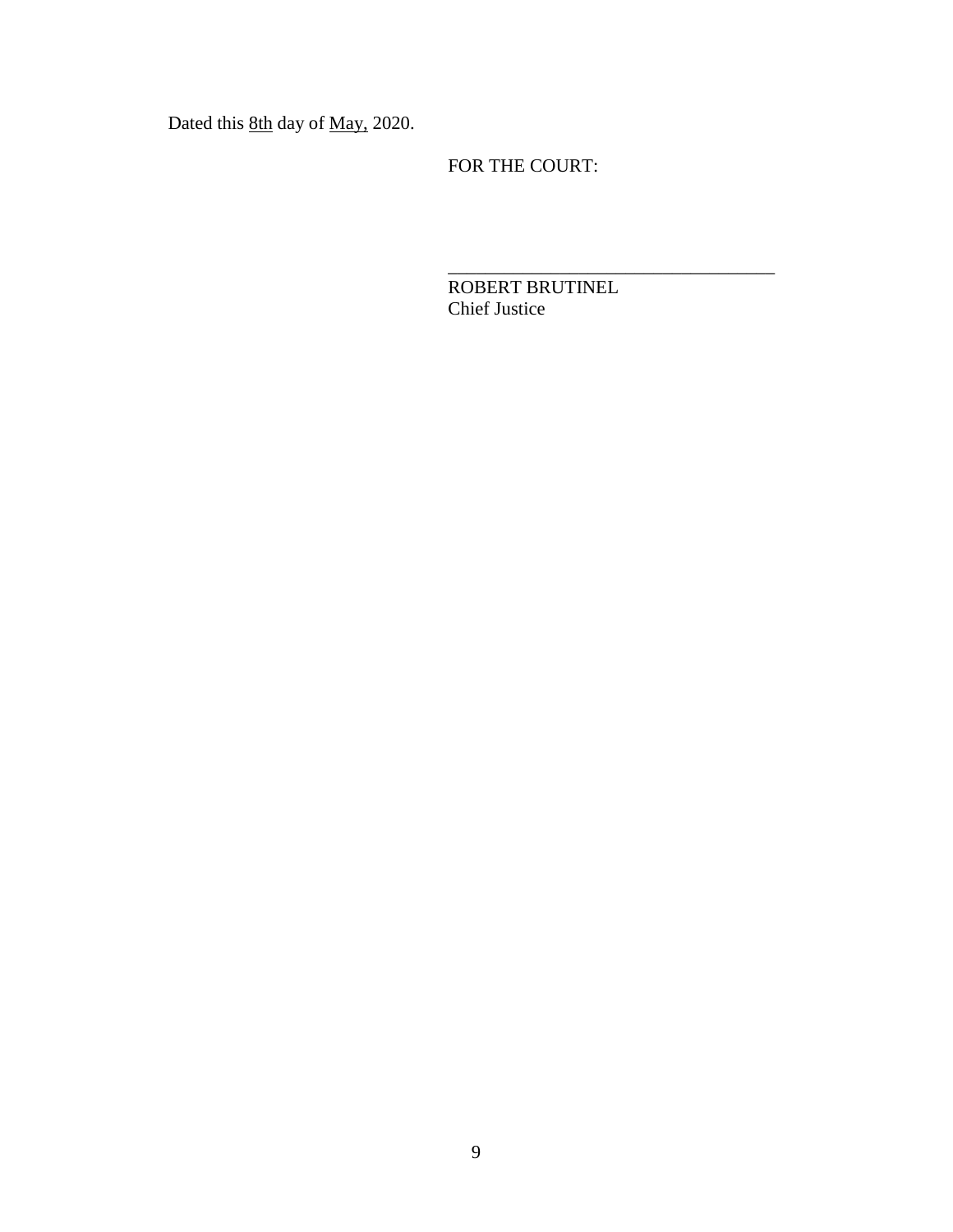# **ATTACHMENT A**

# **Standards for Resumption of On-site Court Operations During a Public Health Emergency**

In planning for a phased resumption of on-site court operations, courts<sup>[1](#page-9-0)</sup> must consider the following factors:

- 1. The status of the pandemic in each local court jurisdiction;
- 2. The size and functionality of courthouse facilities, both in terms of courtrooms and other public meeting areas; and
- 3. The size of the bench and supporting court staff.

The timing of the phases will be largely determined by Arizona specific directives. The Administrative Office of the Courts (AOC) will notify the judicial leadership in advance of phase transition dates. Taking these factors into account, local courts should systematically resume onsite operations as follows:

**Phase Zero (Current Phase):** Due to the statewide public health emergency, all in-person court proceedings should be avoided to the greatest extent possible, consistent with constitutional rights.

- Courts should follow CDC social distancing guidelines and limit the number of persons at any court event to 10. Judicial leadership may authorize groups larger than 10, but not to exceed 30.
- The empaneling of new petit juries is suspended.
- In-person contact is to be limited through the use of virtual hearings (audio or video), electronic recording of court proceedings and electronic transmission of documents.
- Certain state and local court rules are suspended or amended to maximize public safety.

**Phase I**: Courts may begin transitioning to in-person proceedings to the extent this can be safely accomplished on June 1, 2020 in compliance with the following standards:

- Courthouse Safety:
	- o Until Arizona enters Phase II and except where the size of the staff or other constraints will not allow, judicial leadership shall implement a staffing plan, which may include dividing personnel into two or more teams or other methods to accomplish the goal of preventing all or a substantial portion of court personnel

<span id="page-9-0"></span>Attachment A <sup>1</sup> In this attachment, courts include Arizona courts, Office of the Presiding Disciplinary Judge, and Court of Appeals.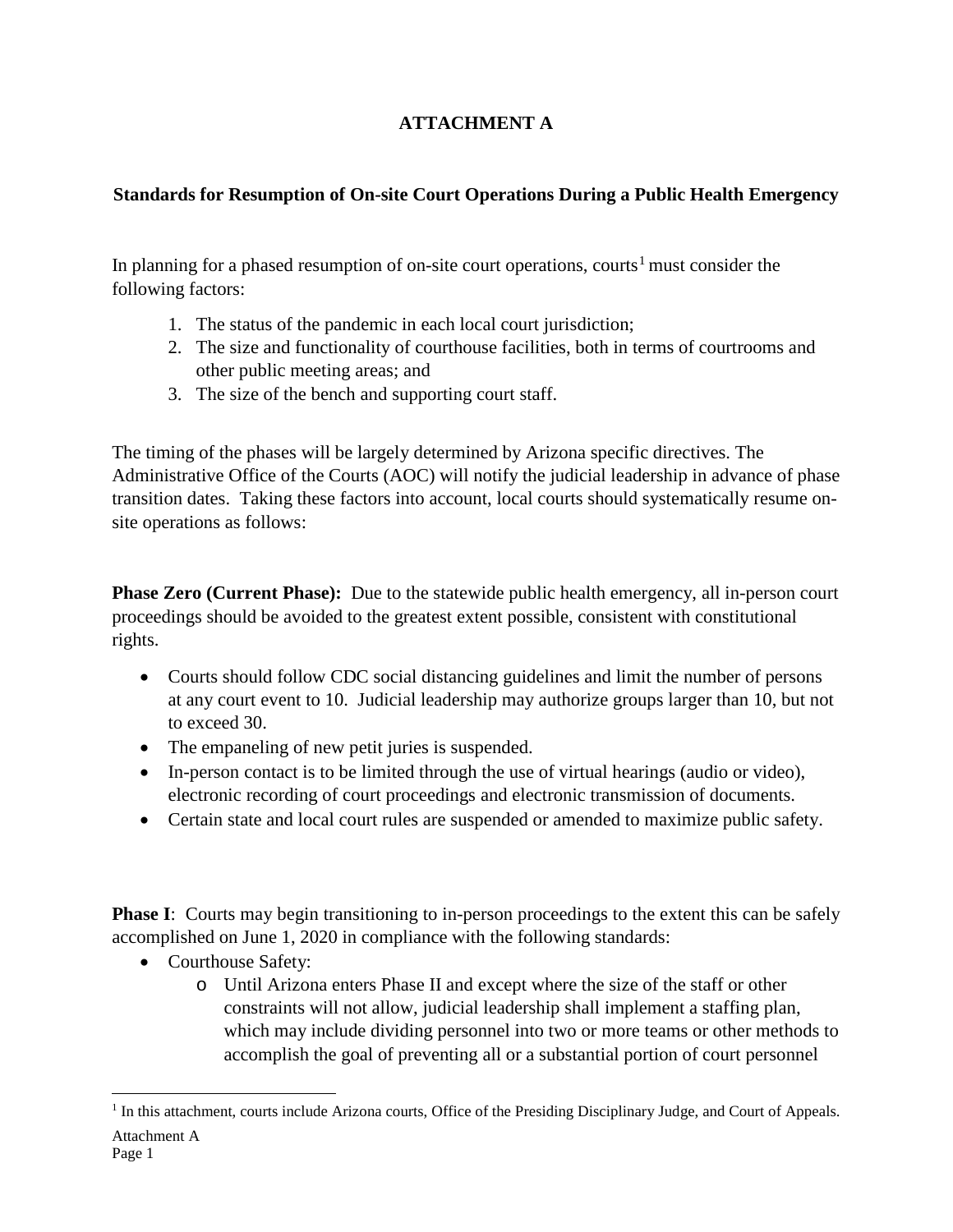from becoming infected or requiring quarantine at the same time due to workrelated contact.

- o Judicial leadership shall limit any required in-person proceedings to attorneys, parties, victims, witnesses, jurors, court personnel, and other necessary persons.
- o Judicial leadership should modify operations to limit the number of transportation events to necessary in-court hearings for individuals in custody.
- o Courts should follow CDC social distancing guidelines and limit the number of persons at any court event to 10. Judicial leadership may authorize groups larger than 10, but not to exceed 30.
- o Courts shall utilize the AOC's health screening protocol.
- o Courts shall require masks or face coverings to be worn in the courthouse.
- o Courts shall exclude persons failing the screening protocol from entry to the courthouse.
- o Rules which provide litigants a change of judge as a matter of right are suspended until December 31, 2020.
- o Courts shall exclude persons failing the screening protocol from entry to the courthouse and attempt to make alternative arrangements for them to conduct court business. If an excluded person is attempting to attend a scheduled court proceeding, the appropriate court shall be notified of the person's inability to enter the courthouse.
- Technology
	- o Courts shall continue the use of virtual hearings, electronic recording and electronic transmission of documents.
	- o Courts shall provide public access by video or audio to court proceedings which are typically open to the public, specifically for the case types designated in this Administrative Order.
	- o Courts shall consider and encourage the use of on-line dispute resolution (ODR).
- Appropriately Prioritize Case Processing
	- o Courts shall follow the prioritization of case types, both for jury and non-jury cases.
	- o Courts shall expand case disposition capacity, using retired judges and judges pro tempore and temporarily reassigning judges from other assignments.
- Jury Trials and Grand Juries
	- o Jury trials may resume on June 15, 2020, subject to the approval of the presiding superior court judge.
	- o Courts shall utilize appropriate social distancing and measures necessary for the protection of jurors, including the use of technology for virtual selection of petit and grand jurors and conducting of grand jury proceedings and, with the approval of the presiding superior court judge, for jury trials.
	- o The presiding superior court judge may determine when grand juries can be resumed.
- In General
	- o Courts may use drop boxes for filing documents that cannot be e-filed.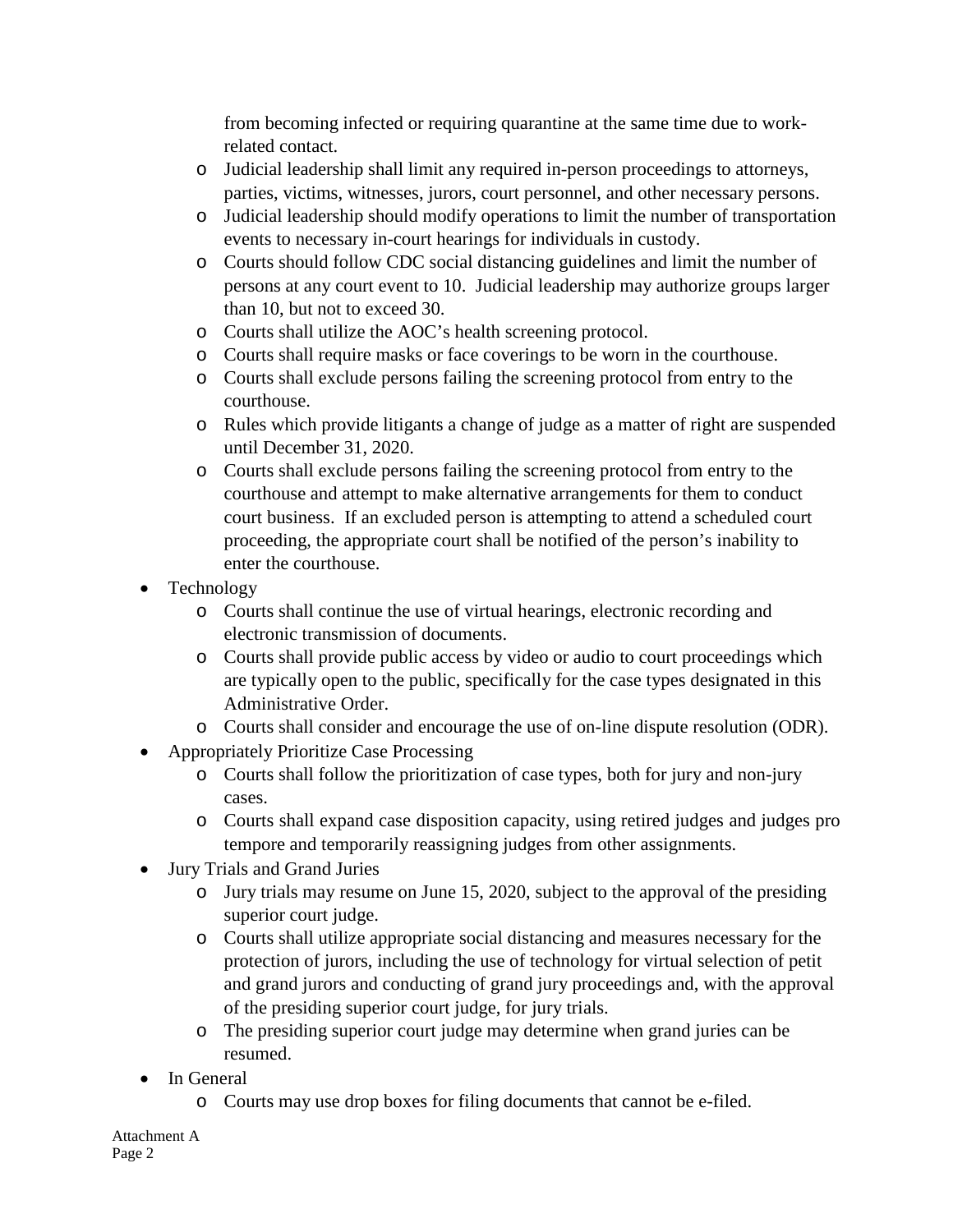**Phase II:** Scheduling of in-person court proceedings can resume, while limiting the projected number of courthouse visitors during peak times.

- Courthouse Safety
	- o On-site court staffing should systematically increase during Phase II, as necessary to serve the increased number of visitors at the courthouse. Courts should continue to maintain two or more teams, with some teams working at the courthouse while others work remotely, or otherwise ensure that an exposed employee will not interrupt the operations of the court.
	- o Courts should follow CDC social distancing guidelines and limit the number of persons at any court event to 30. Judicial leadership may authorize groups larger than 30, but not to exceed 50.
- Technology
	- o The use of technology should continue, both to maximize public safety and to maximize efficiencies in court operations.
- Appropriately Prioritize Case Processing
	- o Some courts may no longer have a need to expand case disposition capacity.
- The other Phase I provisions remain in effect during Phase II, specifically the sections of this Administrative Order regarding:
	- Jury Trials and Grand Juries
	- In General

**Phase III:** Scheduling of in-person court proceedings and other on-site court services can fully resume, while limiting the projected number of courthouse visitors during peak times.

- Courthouse Safety
	- o On-site court staffing should be largely restored during this phase to serve the increased number of visitors at the courthouse. Courts may still opt to have some staff continue working remotely. These staff would be available for deployment to the courthouse in the event that on-site staff become infected.
	- o Courts should follow CDC social distancing guidelines and limit the number of persons at any court event accordingly.
	- o Consistent with guidance from CDC, courts may relax screening protocols for court participants and visitors, including the wearing of masks in the courthouse.
- Technology
	- o The use of technology should continue, both to maximize public safety and to achieve efficiencies in court operations.
- Jury Trials and Grand Juries
	- o Courts should continue to employ appropriate social distancing and other measures necessary for the protection of jurors, including the use of technology for virtual selection of petit and grand jurors and conducting of grand jury